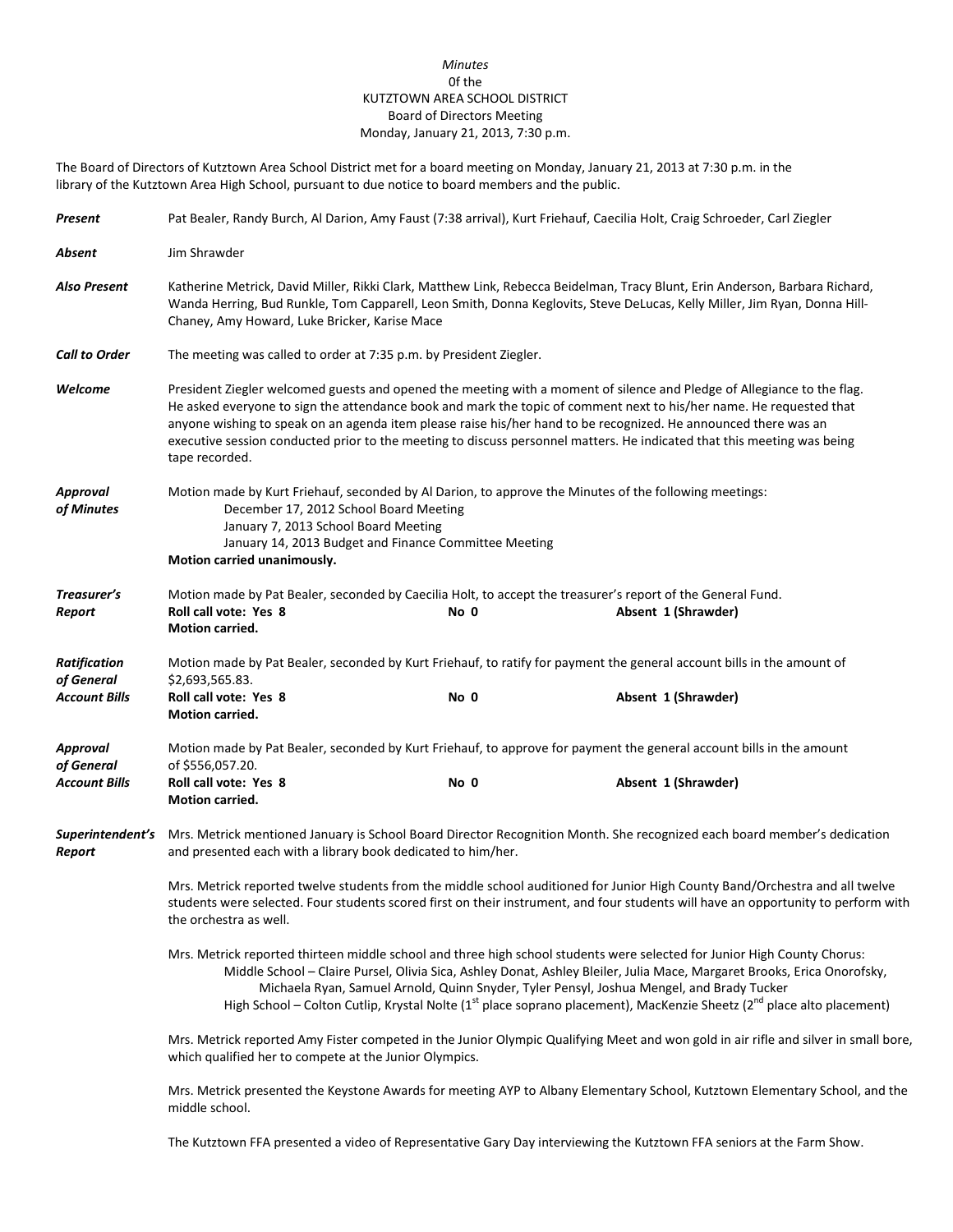| <b>KASD Board of Directors Meeting Minutes</b><br>January 21, 2013<br>Page 2 of 4 |                                                                                                                                                                                                                                                                                                                                                                                                                                                                                                                                                                                                                                                                                                                                                                                                                                                                                                                                                                                                                                                                                                                                                                                                                                                                                                                                                                                                                                                                                                                                                                                                                                                                                                                                                                                                                                                                                                                                                                                                                                                                                                                                                                                                                                                                                                                                                                                                                                                                                                                                                                         |                                                                                 |               |                                                                                                            |
|-----------------------------------------------------------------------------------|-------------------------------------------------------------------------------------------------------------------------------------------------------------------------------------------------------------------------------------------------------------------------------------------------------------------------------------------------------------------------------------------------------------------------------------------------------------------------------------------------------------------------------------------------------------------------------------------------------------------------------------------------------------------------------------------------------------------------------------------------------------------------------------------------------------------------------------------------------------------------------------------------------------------------------------------------------------------------------------------------------------------------------------------------------------------------------------------------------------------------------------------------------------------------------------------------------------------------------------------------------------------------------------------------------------------------------------------------------------------------------------------------------------------------------------------------------------------------------------------------------------------------------------------------------------------------------------------------------------------------------------------------------------------------------------------------------------------------------------------------------------------------------------------------------------------------------------------------------------------------------------------------------------------------------------------------------------------------------------------------------------------------------------------------------------------------------------------------------------------------------------------------------------------------------------------------------------------------------------------------------------------------------------------------------------------------------------------------------------------------------------------------------------------------------------------------------------------------------------------------------------------------------------------------------------------------|---------------------------------------------------------------------------------|---------------|------------------------------------------------------------------------------------------------------------|
| <b>Committee</b><br>Reports                                                       | <b>EITC</b><br>Pat Bealer                                                                                                                                                                                                                                                                                                                                                                                                                                                                                                                                                                                                                                                                                                                                                                                                                                                                                                                                                                                                                                                                                                                                                                                                                                                                                                                                                                                                                                                                                                                                                                                                                                                                                                                                                                                                                                                                                                                                                                                                                                                                                                                                                                                                                                                                                                                                                                                                                                                                                                                                               | No report.                                                                      |               |                                                                                                            |
|                                                                                   | <b>PSBA</b><br>Pat Bealer                                                                                                                                                                                                                                                                                                                                                                                                                                                                                                                                                                                                                                                                                                                                                                                                                                                                                                                                                                                                                                                                                                                                                                                                                                                                                                                                                                                                                                                                                                                                                                                                                                                                                                                                                                                                                                                                                                                                                                                                                                                                                                                                                                                                                                                                                                                                                                                                                                                                                                                                               | eligibility for EITC, and pension reform needs.                                 |               | Mrs. Bealer reported new bills are being reviewed such as not starting school before Labor Day, vo-tech    |
|                                                                                   | ECC<br><b>Randy Burch</b>                                                                                                                                                                                                                                                                                                                                                                                                                                                                                                                                                                                                                                                                                                                                                                                                                                                                                                                                                                                                                                                                                                                                                                                                                                                                                                                                                                                                                                                                                                                                                                                                                                                                                                                                                                                                                                                                                                                                                                                                                                                                                                                                                                                                                                                                                                                                                                                                                                                                                                                                               | facilities and providing financial support for the Odyssey of the Mind program. |               | Mr. Burch reported the committee discussed the possibility of requiring security deposits when renting out |
|                                                                                   | <b>BCIU</b><br>Carl Ziegler                                                                                                                                                                                                                                                                                                                                                                                                                                                                                                                                                                                                                                                                                                                                                                                                                                                                                                                                                                                                                                                                                                                                                                                                                                                                                                                                                                                                                                                                                                                                                                                                                                                                                                                                                                                                                                                                                                                                                                                                                                                                                                                                                                                                                                                                                                                                                                                                                                                                                                                                             |                                                                                 |               | Mr. Ziegler reported the IU prepared a budget with a zero contribution increase for school districts.      |
|                                                                                   | <b>BCTC</b><br>Pat Bealer                                                                                                                                                                                                                                                                                                                                                                                                                                                                                                                                                                                                                                                                                                                                                                                                                                                                                                                                                                                                                                                                                                                                                                                                                                                                                                                                                                                                                                                                                                                                                                                                                                                                                                                                                                                                                                                                                                                                                                                                                                                                                                                                                                                                                                                                                                                                                                                                                                                                                                                                               | No report.                                                                      |               |                                                                                                            |
|                                                                                   | <b>Policy and</b><br>Curriculum<br>Caecilia Holt                                                                                                                                                                                                                                                                                                                                                                                                                                                                                                                                                                                                                                                                                                                                                                                                                                                                                                                                                                                                                                                                                                                                                                                                                                                                                                                                                                                                                                                                                                                                                                                                                                                                                                                                                                                                                                                                                                                                                                                                                                                                                                                                                                                                                                                                                                                                                                                                                                                                                                                        | No report.                                                                      |               |                                                                                                            |
|                                                                                   | <b>Student</b><br>Achievement<br>Al Darion                                                                                                                                                                                                                                                                                                                                                                                                                                                                                                                                                                                                                                                                                                                                                                                                                                                                                                                                                                                                                                                                                                                                                                                                                                                                                                                                                                                                                                                                                                                                                                                                                                                                                                                                                                                                                                                                                                                                                                                                                                                                                                                                                                                                                                                                                                                                                                                                                                                                                                                              | No report.                                                                      |               |                                                                                                            |
|                                                                                   | <b>Facilities</b><br>Pat Bealer                                                                                                                                                                                                                                                                                                                                                                                                                                                                                                                                                                                                                                                                                                                                                                                                                                                                                                                                                                                                                                                                                                                                                                                                                                                                                                                                                                                                                                                                                                                                                                                                                                                                                                                                                                                                                                                                                                                                                                                                                                                                                                                                                                                                                                                                                                                                                                                                                                                                                                                                         | No report.                                                                      |               |                                                                                                            |
| Personnel                                                                         | Motion made by Pat Bealer, seconded by Randy Burch, to approve the following personnel items:<br>The approval of Matthew J. Esser as a long-term substitute teacher for grade 6 science at the middle school, effective the<br>1.<br>second semester (January 23, 2013) through the end of the 2012-2013 school year, at a rate of \$100 per day for days 1-20,<br>\$110 per day for days 21-45, and the remainder at Bachelor's, Step 1, of the KATA/KASD contract.<br>The approval of the following substitute teachers for the 2012-2013 school year, effective January 22, 2013, at a rate of<br>2.<br>\$100 per day for days 1-20 and \$110 per day for days 21 and thereafter:<br>Kamal Hassan<br>Jennifer L. Grill<br>Adrienne J. Feeser<br>The approval of Carol L. Jenkins as a guest substitute teacher through the Berks County Intermediate Unit for the 2012-<br>3.<br>2013 school year, effective January 22, 2013, at a rate of \$100 per day for days 1-20 and \$110 per day for days 21 and<br>thereafter.<br>The approval of the following music department parent volunteers for the 2012-2013 school year, effective January 15,<br>4.<br>2013:<br>Elizabeth E. Sica<br>Karise M. Mace<br>The approval to increase Sherry Lynn Wentzel's hours in the high school cafeteria from 5.5 hours per day to 6 hours per<br>5.<br>day, no benefits, effective January 22, 2013 through the end of the 2012-2013 school year.<br>The approval of a \$0.50 hourly rate increase to \$12.50 per hour for Theresa L. O'Mara, high school cafeteria head cook,<br>6.<br>effective January 22, 2013. (90 day review completed.)<br>The approval of a \$1.00 hourly rate increase to \$17.00 per hour for Wanda F. Herring, food service coordinator, effective<br>7.<br>January 22, 2013. (90 day review completed.)<br>The approval of Stanley T. Shauger as an Eshelman bus/van driver for the 2012-2013 school year, effective January 11,<br>8.<br>2013.<br>The approval of Michael P. Ziegler as a substitute custodian for the 2012-2013 school year, effective January 22, 2013, at a<br>9.<br>rate of \$9.50 per hour.<br>10. The approval of Michelle L. Fister as an assistant rifle coach for the 2012-2013 school year at a prorated stipend of \$1,167.<br>11. The acceptance of the resignation of Daniel R. Ryan, special education paraeducator, effective February 2, 2013.<br>Roll call vote: Yes 8<br>Absent 1 (Shrawder)<br>No 0<br>Motion carried.<br>All Personnel are Approved Pending the District's Receipt of All Mandated Credentials |                                                                                 |               |                                                                                                            |
| Student Vacation                                                                  | Motion made by Caecilia Holt, seconded by Pat Bealer, to approve the parent request for student #104555 to take a six day                                                                                                                                                                                                                                                                                                                                                                                                                                                                                                                                                                                                                                                                                                                                                                                                                                                                                                                                                                                                                                                                                                                                                                                                                                                                                                                                                                                                                                                                                                                                                                                                                                                                                                                                                                                                                                                                                                                                                                                                                                                                                                                                                                                                                                                                                                                                                                                                                                               |                                                                                 |               |                                                                                                            |
| <b>Request</b>                                                                    | Roll call vote: Yes 7<br>Motion carried.                                                                                                                                                                                                                                                                                                                                                                                                                                                                                                                                                                                                                                                                                                                                                                                                                                                                                                                                                                                                                                                                                                                                                                                                                                                                                                                                                                                                                                                                                                                                                                                                                                                                                                                                                                                                                                                                                                                                                                                                                                                                                                                                                                                                                                                                                                                                                                                                                                                                                                                                | vacation/educational trip absence from February 1-8, 2013.                      | No 1 (Darion) | Absent 1 (Shrawder)                                                                                        |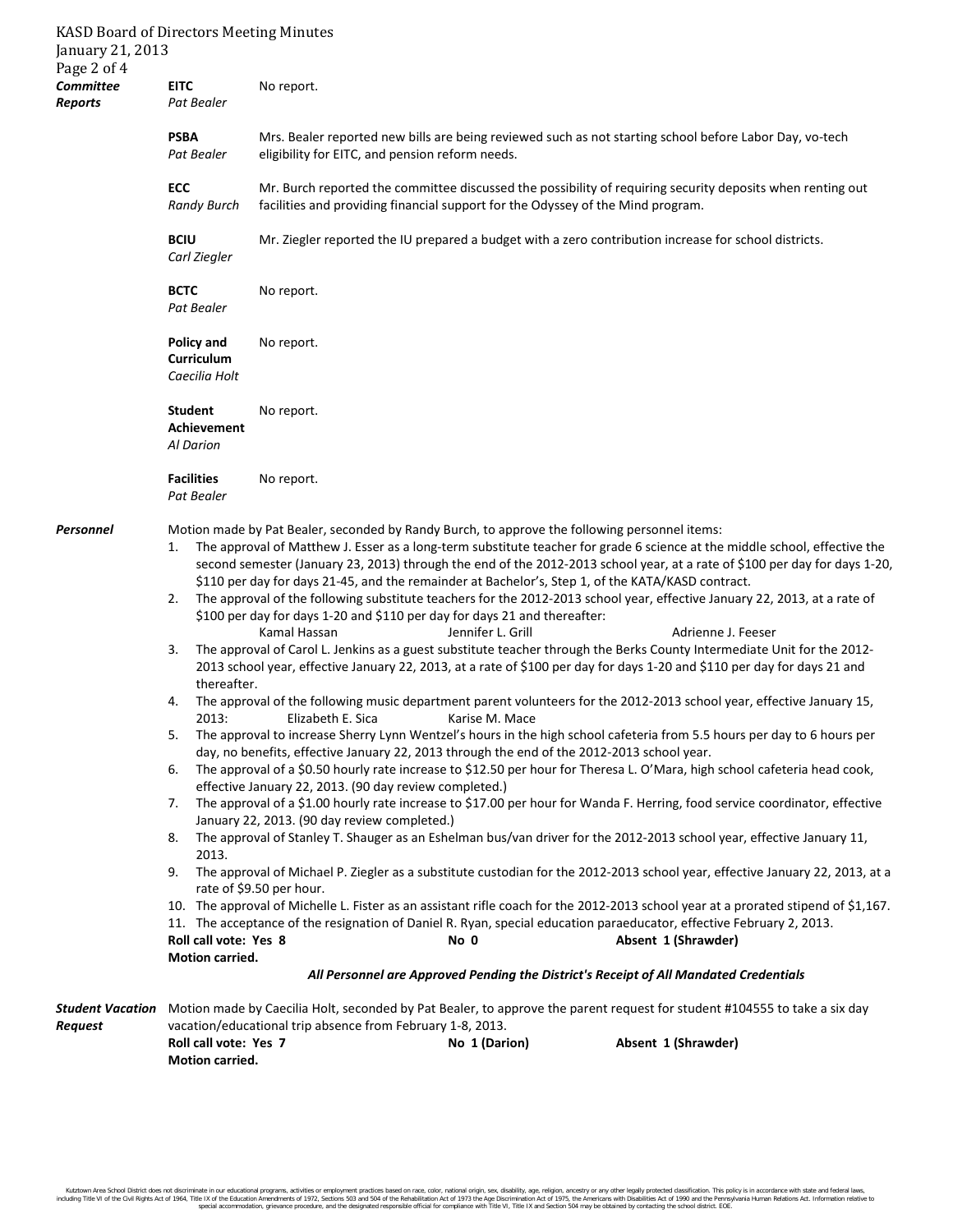| January 21, 2013<br>Page 3 of 4       | <b>KASD Board of Directors Meeting Minutes</b>                                                                                                                                                                                                                                                                                                                                                                                                        |                                                                                                                                                                                                                                                       |                                                                  |                                                                                                                                                                                                                                                                                                                                                                               |  |
|---------------------------------------|-------------------------------------------------------------------------------------------------------------------------------------------------------------------------------------------------------------------------------------------------------------------------------------------------------------------------------------------------------------------------------------------------------------------------------------------------------|-------------------------------------------------------------------------------------------------------------------------------------------------------------------------------------------------------------------------------------------------------|------------------------------------------------------------------|-------------------------------------------------------------------------------------------------------------------------------------------------------------------------------------------------------------------------------------------------------------------------------------------------------------------------------------------------------------------------------|--|
| Conference<br><b>Requests</b>         |                                                                                                                                                                                                                                                                                                                                                                                                                                                       | Sara A. Patton<br>Nicole L. Yergey                                                                                                                                                                                                                    | \$549.00<br>\$713.98                                             | Motion made by Kurt Friehauf, seconded by Al Darion, to approve the attendance of the following to the 2013 Conference<br>for PA Kindergarten Teachers on March 7-8, 2013, in Harrisburg, PA, at the following costs paid for by Title II funds:                                                                                                                              |  |
|                                       | Roll call vote: Yes 8<br>Motion carried.                                                                                                                                                                                                                                                                                                                                                                                                              |                                                                                                                                                                                                                                                       | No 0                                                             | Absent 1 (Shrawder)                                                                                                                                                                                                                                                                                                                                                           |  |
|                                       | funds:                                                                                                                                                                                                                                                                                                                                                                                                                                                |                                                                                                                                                                                                                                                       |                                                                  | Motion made by Kurt Friehauf, seconded by Caecilia Holt, to approve the attendance of the following to the Safety Care Train-<br>the-Trainer workshop on February 4-6, 2013, at the Berks County Intermediate Unit, at the following costs paid for by ACCESS                                                                                                                 |  |
|                                       |                                                                                                                                                                                                                                                                                                                                                                                                                                                       | Elizabeth I. Hartz<br>Michele M. Longacre<br>Edward L. Myers<br>Heather A. Oppmann<br>Danielle K. Berger                                                                                                                                              | \$1,277.46<br>\$1,247.46<br>\$1,200.00<br>\$1,208.49<br>\$900.00 |                                                                                                                                                                                                                                                                                                                                                                               |  |
|                                       | Roll call vote: Yes 8<br>Motion carried.                                                                                                                                                                                                                                                                                                                                                                                                              |                                                                                                                                                                                                                                                       | No 0                                                             | Absent 1 (Shrawder)                                                                                                                                                                                                                                                                                                                                                           |  |
|                                       | Motion made by Kurt Friehauf, seconded by Randy Burch, to approve Donald F. Runkle to attend the 2013 MacAdmins<br>Conference on May 21-24, 2013, in State College, PA, at a cost of \$940.80.                                                                                                                                                                                                                                                        |                                                                                                                                                                                                                                                       |                                                                  |                                                                                                                                                                                                                                                                                                                                                                               |  |
|                                       | Roll call vote: Yes 8<br>Motion carried.                                                                                                                                                                                                                                                                                                                                                                                                              |                                                                                                                                                                                                                                                       | No 0                                                             | Absent 1 (Shrawder)                                                                                                                                                                                                                                                                                                                                                           |  |
| <b>Chiller Service</b>                | Motion made by Pat Bealer, seconded by Craig Schroeder, to approve the service agreement with H.T. Lyons, Inc. for the<br>chillers at Albany Elementary, Greenwich-Lenhartsville Elementary, Kutztown Elementary, the District Administration Office<br>Building, and the middle school at a cost of \$8,046. This is a 3% increase over the prior year.<br>Roll call vote: Yes 8<br>No 0<br>Absent 1 (Shrawder)<br><b>Motion carried.</b>            |                                                                                                                                                                                                                                                       |                                                                  |                                                                                                                                                                                                                                                                                                                                                                               |  |
| <b>Tax Services</b>                   | attached.                                                                                                                                                                                                                                                                                                                                                                                                                                             | Motion made by Caecilia Holt, seconded by Pat Bealer, to approve the Service Level Agreement for Tax Services with Berks<br>County Intermediate Unit for the period of April 1, 2013 through June 30, 2015 at the rates listed in Appendix 1, per the |                                                                  |                                                                                                                                                                                                                                                                                                                                                                               |  |
|                                       | Roll call vote: Yes 8<br><b>Motion carried.</b>                                                                                                                                                                                                                                                                                                                                                                                                       |                                                                                                                                                                                                                                                       | No 0                                                             | Absent 1 (Shrawder)                                                                                                                                                                                                                                                                                                                                                           |  |
| <b>Copier Lease</b>                   | Motion made by Al Darion, seconded by Kurt Friehauf, to approve the purchase of a Sharp Model MX-M623N<br>Copier/Printer/Scanner, be added to our lease with Fraser Advanced Information Systems at a cost of \$205 per month, as well<br>as supplies and maintenance for an additional charge of \$.0035 per print or approximately \$140 per month, for a total of \$345<br>per month. This copier will replace an old one which lease has expired. |                                                                                                                                                                                                                                                       |                                                                  |                                                                                                                                                                                                                                                                                                                                                                               |  |
|                                       | Roll call vote: Yes 8<br><b>Motion carried.</b>                                                                                                                                                                                                                                                                                                                                                                                                       |                                                                                                                                                                                                                                                       | No 0                                                             | Absent 1 (Shrawder)                                                                                                                                                                                                                                                                                                                                                           |  |
| <b>Web Hosting</b><br><b>Services</b> | Motion made by Caecilia Holt, seconded by Pat Bealer, to approve a contract with Edline, LLC d/b/a Blackboard Engage for web<br>hosting services for 2013-2014 at a cost of \$8,912.11. This cost will be offset by a probable E-rate subsidy in the amount of<br>\$2,940.99 for a net cost of \$5,971.12.                                                                                                                                            |                                                                                                                                                                                                                                                       |                                                                  |                                                                                                                                                                                                                                                                                                                                                                               |  |
|                                       | Roll call vote: Yes 8<br><b>Motion carried.</b>                                                                                                                                                                                                                                                                                                                                                                                                       |                                                                                                                                                                                                                                                       | No 0                                                             | Absent 1 (Shrawder)                                                                                                                                                                                                                                                                                                                                                           |  |
| <b>Additional</b><br><b>Bandwidth</b> | Roll call vote: Yes 8                                                                                                                                                                                                                                                                                                                                                                                                                                 |                                                                                                                                                                                                                                                       | No 0                                                             | Motion made by Al Darion, seconded by Caecilia Holt, to approve the purchase of an additional 40 Mbps from Berks County<br>Intermediate Unit (BCIU) as part of our membership in the BCIU RWAN Consortium, at an additional monthly charge of \$392.<br>Approximately 44% of this amount should be reimbursed by E-rate money that we receive in June.<br>Absent 1 (Shrawder) |  |
| <b>Delinquent Tax</b>                 | Motion carried.                                                                                                                                                                                                                                                                                                                                                                                                                                       |                                                                                                                                                                                                                                                       |                                                                  | Motion made by Pat Bealer, seconded by Randy Burch, to approve the exoneration of our tax collectors from collecting                                                                                                                                                                                                                                                          |  |
| <b>Collection</b>                     | Roll call vote: Yes 8<br>Motion carried.                                                                                                                                                                                                                                                                                                                                                                                                              | delinquent per capita taxes for the year 2012 and prior.                                                                                                                                                                                              | No 0                                                             | Absent 1 (Shrawder)                                                                                                                                                                                                                                                                                                                                                           |  |